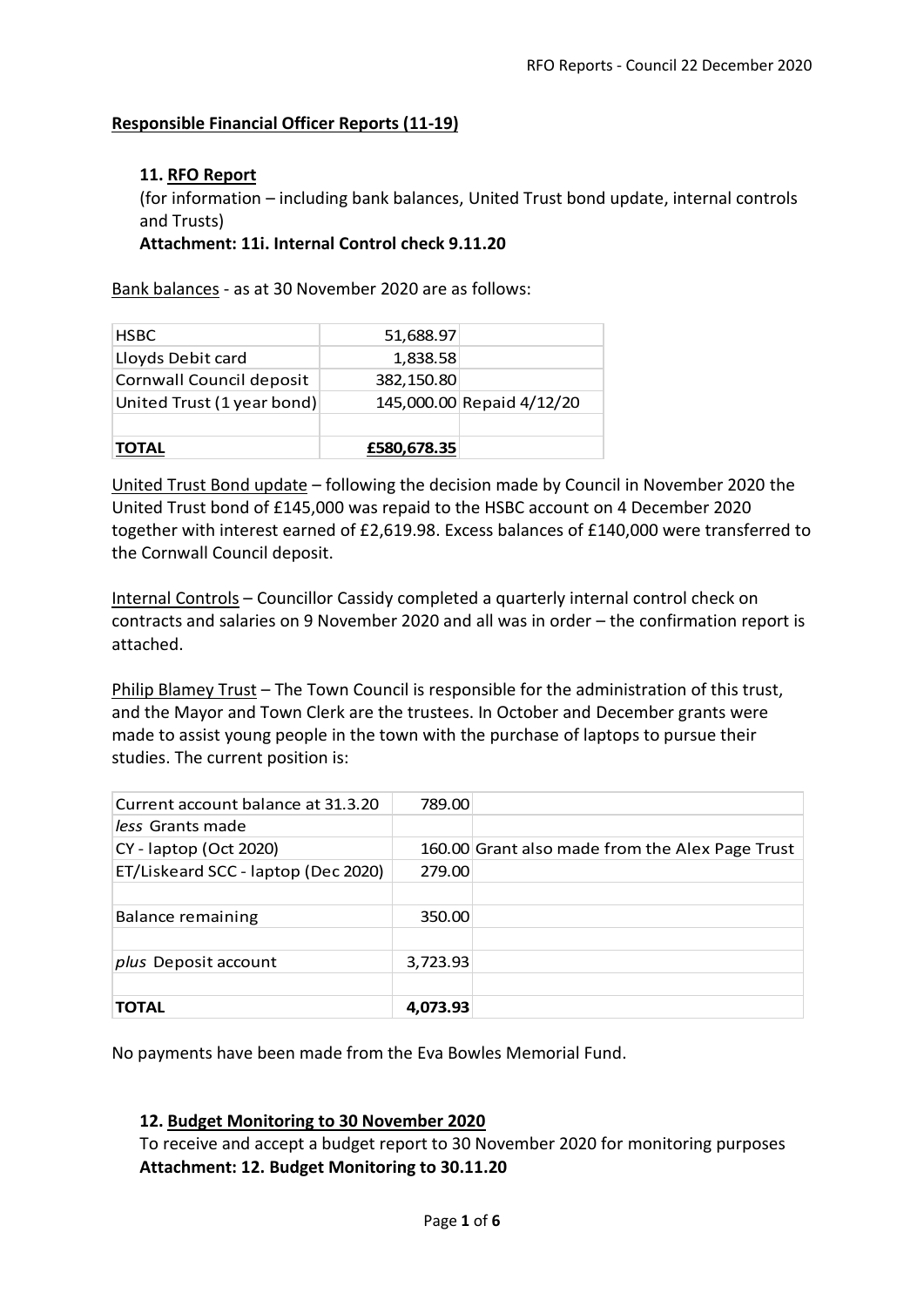On target spend should be at 66.7%. The report shows all committee budgets to provide a full picture, although the Communications & Engagement and Facilities committee budgets are now being monitored again with the recommencement of their bi-monthly meeting.

The following points should be noted:

- All PAYE & NI (4010) and Pension (4020) lines include only seven months expenditure 58.3% as this is paid a month behind until year end (updated budget report to be provided on Monday 21 December reflecting this). The Finance committee budget for Pensions includes payment of the annual lump sum contribution of £6,100. The PAYE & NI line in the Facilities budget includes a refund of Statutory Maternity Pay.
- Bank Charges (4130) will overspend as this includes the set-up fee for the new bacs payment system which when budgeting we expected to be paid in the previous financial year.
- Audit fees (4150) will overspend by £250 due to new internal audit costs
- Equipment & IT Purchase (4230) has now been overspent with the purchase of laptops, webcams, a tablet, replacement of the facilities manager's desktop and other associated equipment.
- Equipment & IT M'tnce/Support (4240) includes the unexpected cost of virtual meetings platform licences. We have also had two old hard drives reconditioned for use in the office to reduce the need to share workstations and help with social distancing and to give the caretakers computer access.
- Mayor's allowance (4340) two month's payments (April and November) totalling £278.34 have been paid to the Mayor, with two further months payments donated to the Mayor's charities as agreed at a meeting of the Mayor and Chairs, bringing the total paid to £556.68 but this is not reflected in the budget line. The Mayor has indicated that she does not wish to receive further payments as due to the current covid restrictions she is unable to carry out many of the usual engagements.

# **Recommendation: To accept the budget report to 30 November 2020**

#### **13. Aged Debtors**

To receive a report on aged debtors and agree any further action required

As at 30 November 2020 the following amounts were outstanding: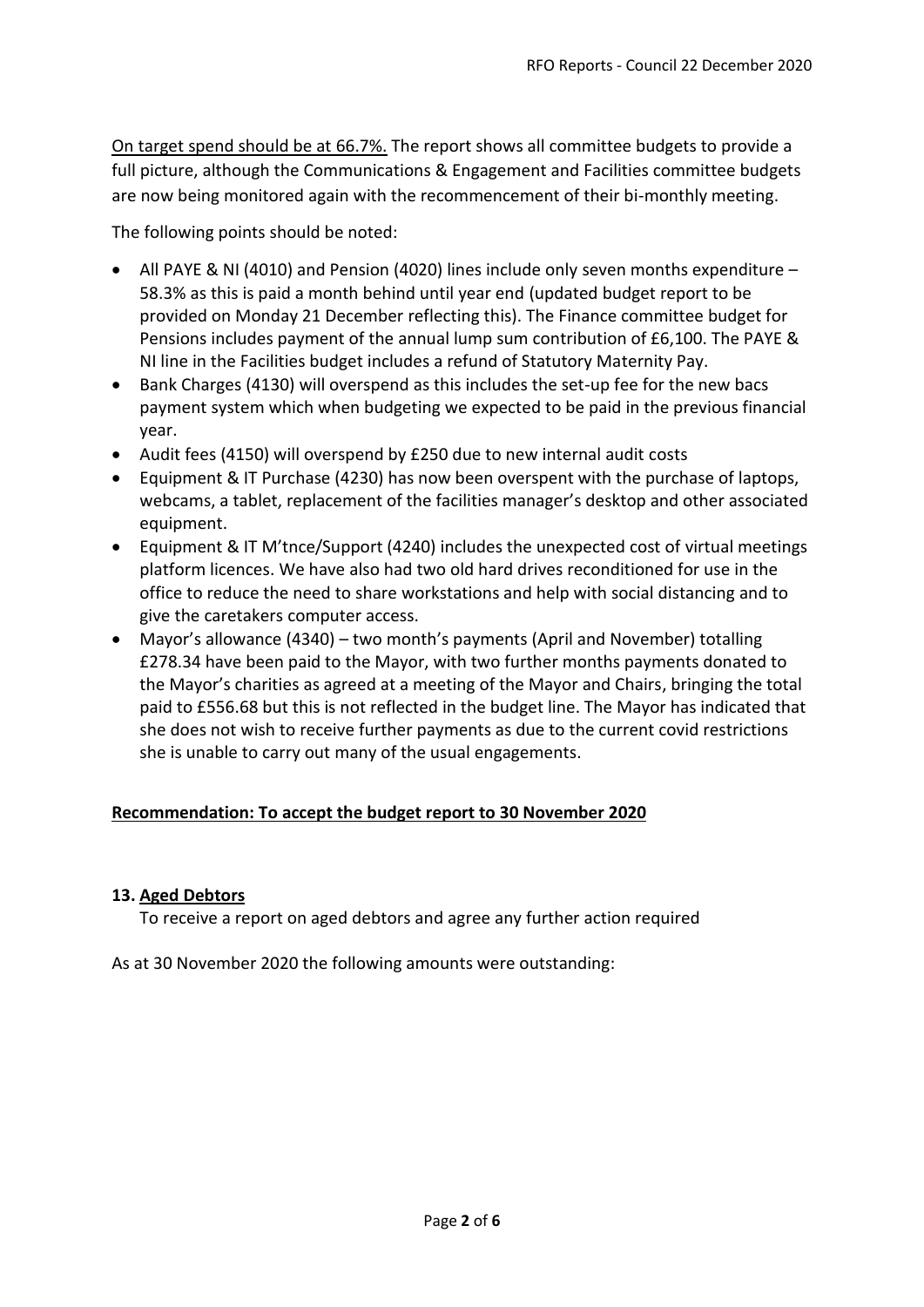| Outstanding                 | 31 - 60 Days |        | 61 - 90 Days |        | 91+ Days       |           |
|-----------------------------|--------------|--------|--------------|--------|----------------|-----------|
|                             | No. of       |        | No. of       |        | No. of         |           |
| <b>Invoice Type</b>         | customers    | Amount | customers    | Amount | customers      | Amount    |
| <b>Public Hall Standard</b> |              |        | 1            | 60.00  | 4              | 210.00    |
| <b>Public Hall Discount</b> | 0            | 0.00   | 0            | 0.00   | 1              | 11.00     |
| Guildhall rents             | 0            | 0.00   | $\Omega$     | 0.00   | 0              | 0.00      |
| <b>Guildhall utilities</b>  | O            | 0.00   | 0            | 0.00   | 0              | 0.00      |
| <b>Allotments</b>           | 0            | 0.00   | $\Omega$     | 0.00   | 0              | 0.00      |
| Miscellaneous               | O            | 0.00   | $\Omega$     | 0.00   | $\overline{2}$ | 6,161.90  |
|                             |              |        |              |        |                |           |
| <b>Totals</b>               | Ο            | £0.00  | 1            | £60.00 | 7              | £6,382.90 |

Public Hall Standard includes the amount of £119 being pursued via the small claims court. The debtor asked the court for more time to pay, which was granted, but they have failed to respond within the new timescale. We can now request a County Court Judgement.

Miscellaneous relates to grants due from Cornwall Council for the CCTV installation (£5,000) and footpath maintenance (£1,161.90 for 2019/20). The CCTV grant is being chased with David Read who requested an amended invoice, which was submitted in August 2020, but payment is still outstanding, and we continue to follow-up. The footpath team have promised payment, but it has not yet been received.

# **Recommendation: to consider any additional action required**

# **14. External Audit**

To receive and accept the External Auditors report and certificate 2019/20 **Attachment: 14. External Audit report and certificate 2019/20**

The external audit has been completed by PKF Littlejohn, who have not reported any issues. The Notice of Conclusion of Audit has now been published on our website as required by 30 November 2020, advising that the Annual Governance & Accountability Return is available for inspection by any local government elector of the area of Liskeard Town Council. This must remain available for 5 years, although there is no requirement for the period the notice must be displayed.

# **Recommendation: to accept the External Audit report and certificate 2019/20**

# **15. Internal Audit – interim report**

To receive and accept the Internal Auditor's interim report for 2020/21 **Attachment: 15. Interim Internal Audit report issued 1.12.20**

Due to the ongoing restrictions, the internal auditor again collected our records for an interim review on 17 November, and his report is attached.

Two small errors were detected in the allocation of VAT in one instance, and an incorrect pension deduction rate. Both were immediately corrected. In accordance with the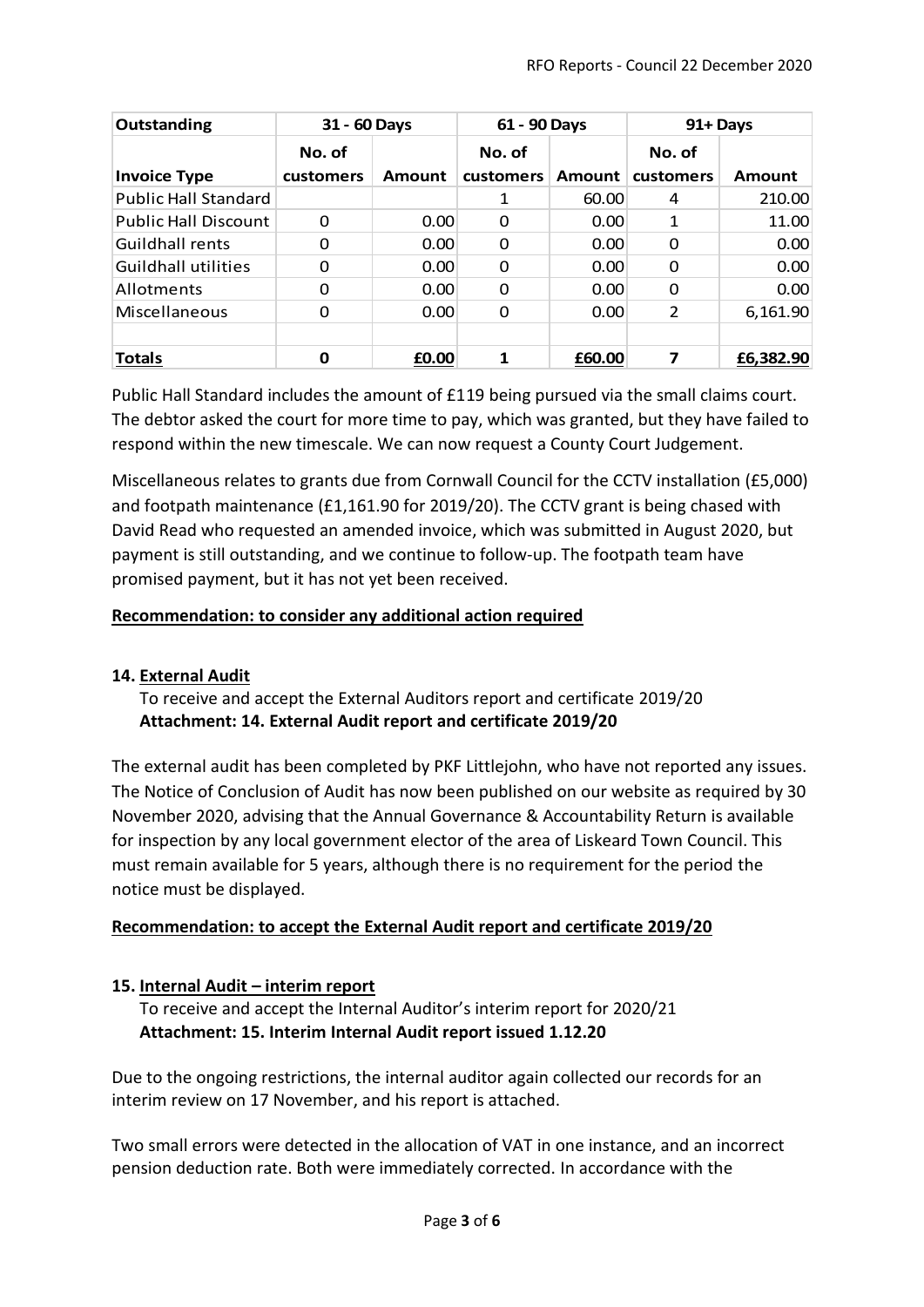suggested actions the Treasury Management Strategy (Investment Strategy) is presented at the next agenda item for review. A separate report will be presented at a later date to address the suggested actions under Shop Rents.

### **Recommendation: to accept the Interim Internal Audit report issued 1.12.20**

## **16. Treasury Management Strategy (Investment Strategy)**

To review and approve the Treasury Management Strategy **Attachment: 16. Treasury Management Strategy 2021/22**

The previous policy has been reviewed. No material changes have been suggested, and only small amendments such as removal of references to United Trust Bank are proposed.

#### **Recommendation: to approve the Treasury Management Strategy 2021/22**

### **17. Reserved Car Parking Space**

To agree requirements for a reserved parking space in Westbourne carpark for 2021/22

The reserved car parking space was previously considered by Council on 30 April 2019, when it was known that the incoming Mayor, Councillor Brooks did not drive. The following resolution was made:

*564/18 MAYORS CAR PARKING SPACE 2019/2020 – Following discussion, Councillor Shand proposed, Councillor Cassidy seconded and the Council RESOLVED to not retain the parking space for 2019/2020 but refund the parking costs of the current Mayor until 22nd May and revisit this issue in spring 2020, once it is known, whom will be the Mayor in 2020/2021. At that point the town council, could ask to reinstate the parking space (with the space identified as a "Public Hall" space) or to add something to the Mayor's allowance, if they need to park in town.* 

However, when Cornwall Council were contacted to arrange the cancellation they advised that they could not guarantee the space would be available if it were required again in the future, and therefore the space was retained in 2019/20 in case it should be needed in 2020/21 and budget provision made in case of need ahead of the proposed review.

At the meeting of Council on 27 October 2020, it was agreed that as budget provision had been made then the space should be renewed for 2020/21 for a single vehicle registration permit (currently assigned to the Deputy Mayor). This was at a reduced rate of £198.60 (£238.32 inc. VAT), since Cornwall Council provided a period of free parking to all at the start of the pandemic which was reflected in the cost.

To inform budget setting for 2021/22 consideration of reserved parking requirements from May 2021 should be made. The costs will be as follows:

| Type of Permit | Inc. VAT as | <b>Excluding VAT</b> |
|----------------|-------------|----------------------|
|                | published   |                      |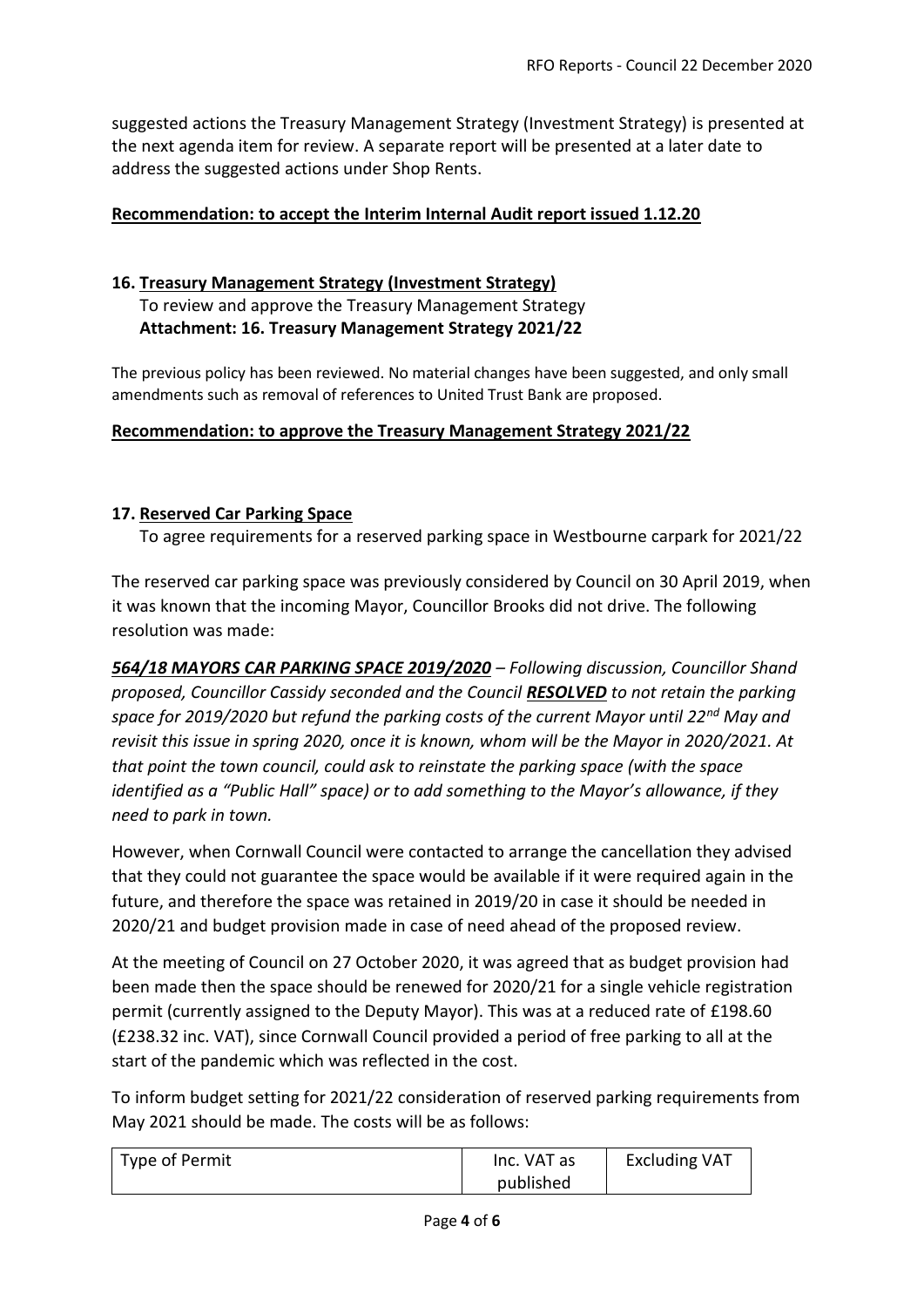| 1 permit (1 vehicle registration*)        | £362.84 | £302.37 |
|-------------------------------------------|---------|---------|
| 2 permits (2 vehicle registrations*)      | £408.20 | £340.17 |
| 5 permits (5 vehicle registrations*)      | £453.55 | £377.96 |
| 5 permits (not tied to specific vehicles) | £659.75 | £549.79 |

*\*One change for each vehicle registration allowed at a cost of £10 – further changes will require upgrade of permit*

Season and Multi-purchase tickets are not available in Westbourne carpark.

#### **Recommendation: To agree a course of action for May 2021**

### **18. Draft Budgets 2021/22**

To review the draft budgets for 2021/22 against current information **Attachment: 18i. FED&GP Budget Worksheet DEC20, 18ii. C&E Budget Worksheet DEC20, 18iii. Facilities Budget Worksheet DEC20, 18iv. Budget Summary DEC20**

#### Updated Information

Taxbase – The taxbase for 2021/22 will be 3,230.35 which is a 0.93 % increase on 2020/21.

Council Tax Support (CTS) Grant – We have received advice from Cornwall Council that the CTS grant for 2021/22 will be £18,808.57 which is a £2,965 (13.6%) reduction on the current year. It is proposed that this will reduce by 50% in 2022/23 to £9,404 and be withdrawn completely in 2023/24 subject to approval in February 2021.

Business Rates on Public Conveniences - On 18 March, the Government introduced the Non-Domestic Rating (Public Lavatories) Bill, the intention of which is to provide 100% Business Rates relief to all properties consisting wholly or mainly of public lavatories. The Bill has now completed its passage through the Commons and on 7 September was introduced in the Lords, where it is currently awaiting Second Reading. The relief will apply retrospectively from **1 April 2020**, subject to the final passing of the bill through the legislative process**.** At present, we are still budgeting for this expenditure in 2021/22.

Election costs 2021 – We have now received confirmed costings for the elections in 2021 which are as follows:

| Ward          | <b>Uncontested</b> | <b>Contested</b> |
|---------------|--------------------|------------------|
| East          | 229.48             | 3,540.75         |
| North         | 214.28             | 2,259.10         |
| West          | 214.28             | 2,538.07         |
| <b>Totals</b> | £658.04            | £8,337.92        |

The maximum cost would be £8,337.92 if all wards are contested, which we have sufficient in the election reserve to cover with a small surplus, without the need for the current year's provision. With the next elections in 2025 we would have five budget year's in which to